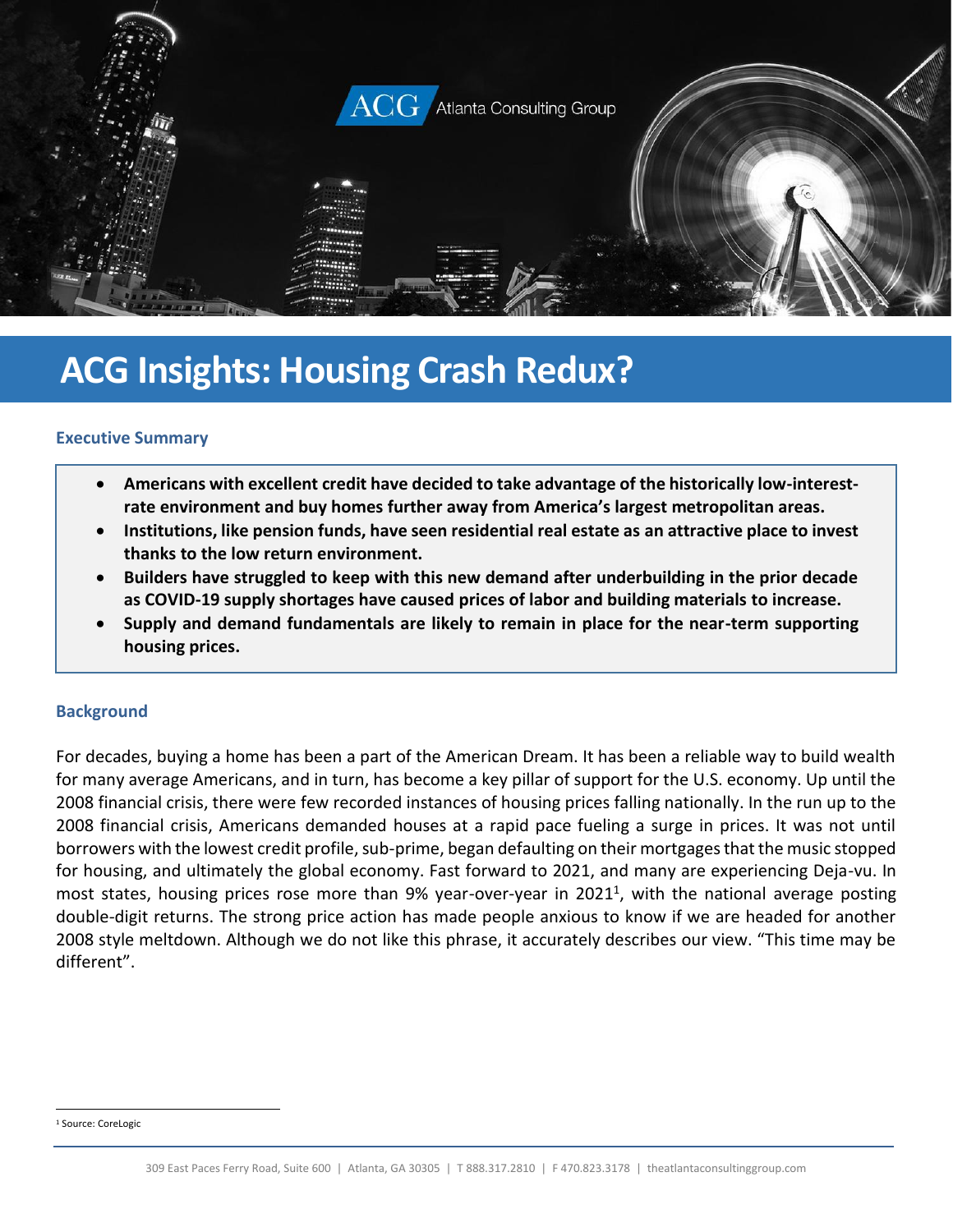

# **Exhibit 1: States YoY Change in Housing Prices<sup>1</sup>**

#### **Americans Scramble for Housing**

When the United States entered lockdown in March 2020, millions of Americans found themselves confined to small living spaces in COVID hotspot cities. With many Americans working from home, the need for more space became imminent as people were "trapped" at home with children or significant others. Coupled with interest rates dropping, and projected to remain historically low for some time, Americans, took advantage and bought homes with more space in the lower cost cities near America's largest and priciest metropolitan areas. A study conducted by the Cleveland Federal Reserve titled *Migrants from High-Cost, Large Metro Areas during the COVID-19 Pandemic, Their Destinations and How Many Could Follow* explainsthis point. In the study, the authors examined migration patterns pre-pandemic and during the pandemic. What they found was that the "bigger 'winners' from the changes in net migration during the pandemic are smaller metro areas near high-cost large metro areas"<sup>2</sup>.

Today's buyers, however, are different from that of 2008. In Exhibit 2, we see how the quality of borrowers has changed over time. In 2008, sub-prime borrowers, people with credit scores less than 620, were a noticeable share of new mortgages. These borrowers typically had low assets to put down on a home, and higher debt to income. When the housing market collapsed these borrowers were among the first to default on their mortgage loans. By 2020, sub-prime borrowers were almost non-existent with the bulk of home borrowers having excellent credit, credit scores north of 760. These high-quality borrowers tended to have COVID resilient jobs, ability to work from home, and higher levels of assets to afford home purchases.

Another key pillar of support of housing demand today has been the rise of institutional funds. In today's lowinterest rate environment there are few places to put capital to work. Institutions, like pension funds, need to generate consistent returns to meet future benefit payments. This has forced some institutions to become more creative by including single-family homes as a part of their portfolio. The pandemic only accelerated this demand as residential housing was seen as one of the few initial bright spots of the U.S. economy at that time. Now institutions are competing against average Americans for homes, which is driving prices higher. In fact, a recent Wall Street Journal article titled *If You Sell a House These Days the Buyer Might be a Pension Fund*, a real estate

<sup>2</sup> Source: Cleveland Federal Reserve *Migrants from High-Cost, Large Metro Areas during the COVID-19 Pandemic, Their Destinations and How Many Could Follow*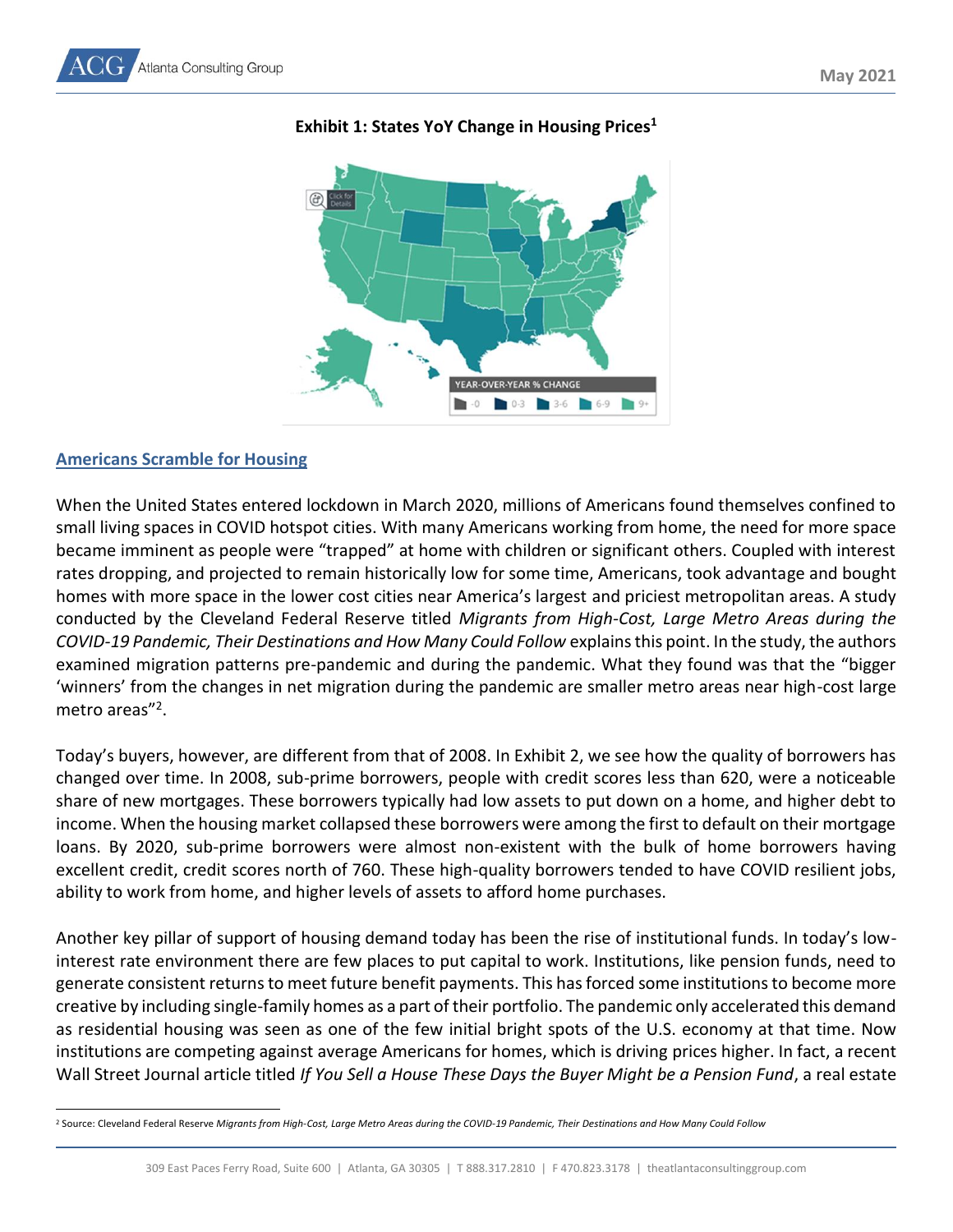

consulting firm noted "' You now have permanent capital competing with a young couple trying to buy a house. That is going to make U.S. housing permanently more expensive'"<sup>3</sup>. As the competition among institutional investors and average Americans heats up, this only increases housing prices.



### **Exhibit 2: Mortgage Originations by Credit Score<sup>4</sup>**

#### **Supply in Short Order**

With many American's looking to buy homes, supply has been unable to catch up. In metro markets across America inventory of homes is at the lowest levels in years. In Exhibit 3, we look at monthly supply of housing nationally going back to the 1960s. Numbers above the red line, historical average, means that there is more supply on the market with below the average saying there are housing shortages. Currently, housing inventory is at less than 5 months, below the historical average of 6 months. If we contrast with 2008, we see that monthly supply of housing was way above the historical average topping out at approximately 12 months. One explanation for the low housing inventory was seller's uncertainty due to COVID-19 pandemic. In a New York Times article titled *Where Have All the Houses Gone?* The author speaks to economists to help provide answers to this question. Professor Benjamin Keys, an economist at the Wharton Business School at the University of Pennsylvania, opined "'the supply side is really tricky. Who wants to sell a house in the middle of a pandemic? That's what I keep coming back to. Is this a time you want to open your house to people walking through it? No, of course not<sup>'"5</sup>. As the pandemic hit the United States, sellers pulled their houses off the market. Homeowners were fearful of contracting the virus and the idea of people walking in and out of your home was not appealing. With other uncertainties, like the economic fallout of the pandemic and what it means for their jobs, homeowners in large part decided to stay put. Resellers were not the only ones contributing to the dearth of housing supply as builders were having trouble keeping up with the increased demand.

<sup>3</sup> Source: Wall Street Journal *If You Sell a House these Days the Buyer Might be a Pension Fund*

<sup>4</sup> Sources: Bureau of Economic Analysis; Barron's calculations. As of 9.30.20

<sup>5</sup> Source: New York Times *Where Have All the Houses Gone?*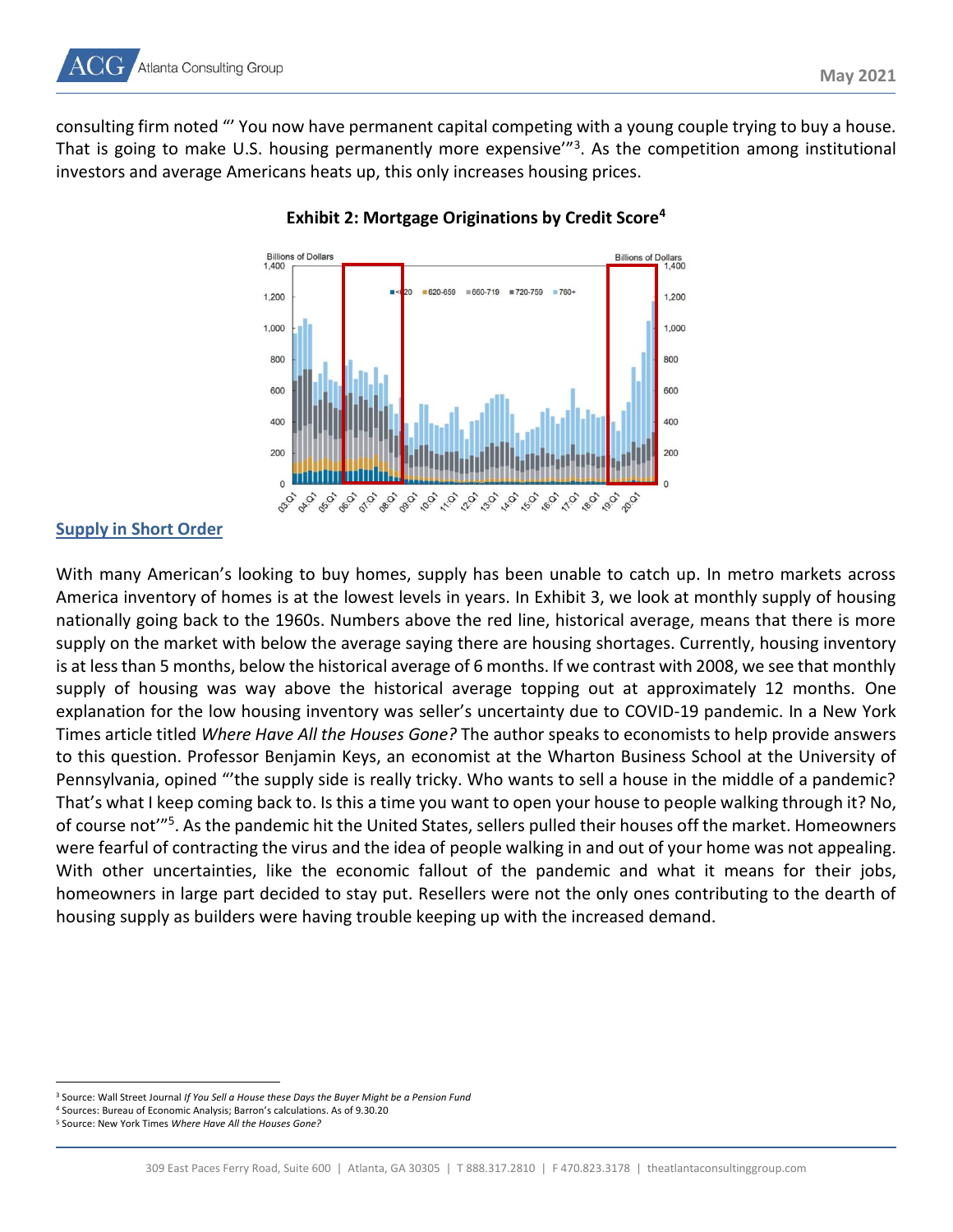

**Exhibit 3: Monthly Supply of Houses in the United States<sup>6</sup>**

Following the financial crisis, the construction industry pulled back on building activity as firms went out of business or were very cautious after suffering huge losses. Post financial crisis builders would only build homes if demand were confirmed. When the pandemic hit, demand surged catching the construction industry off guard. In a recent article in the Wall Street Journal Freddie Mac stated, "the U.S. housing market is 3.8 million single-family short of what is needed to meet the country's demand…This is what you get when you under build for 10 years"<sup>7</sup>. Now builders are reporting shortages in skilled workers, while struggling to obtain building materials as the pandemic created supply chain issues pushing building costs higher. These supply issues could take years to sort out further supporting higher housing prices.

## **Summary**

COVID-19 has become a key turning point for the housing market. Like other economic trends, the pandemic accelerated demand for housing, as more prime borrowers looked to take advantage of low-interest rates and increase their housing space, while institutional investors sought consistent returns in a low-interest-rate environment. While demand has been very robust, the supply response has been much more muted. Builders have struggled to meet this new demand. The lack of supply has pushed housing prices up fast enough to spread fears of a repeat of 2008. While we do not pretend to have a crystal ball, we believe that the current market fundamentals support these prices. Barring any sudden changes in these fundamentals, we do not believe fears of a housing bubble are warranted.

<sup>6</sup> Source: St. Louis Federal Reserve

<sup>7</sup> Source: Wall Street Journal *U.S. Housing Market is Nearly 4 Million Homes Short of Buyer Demand*